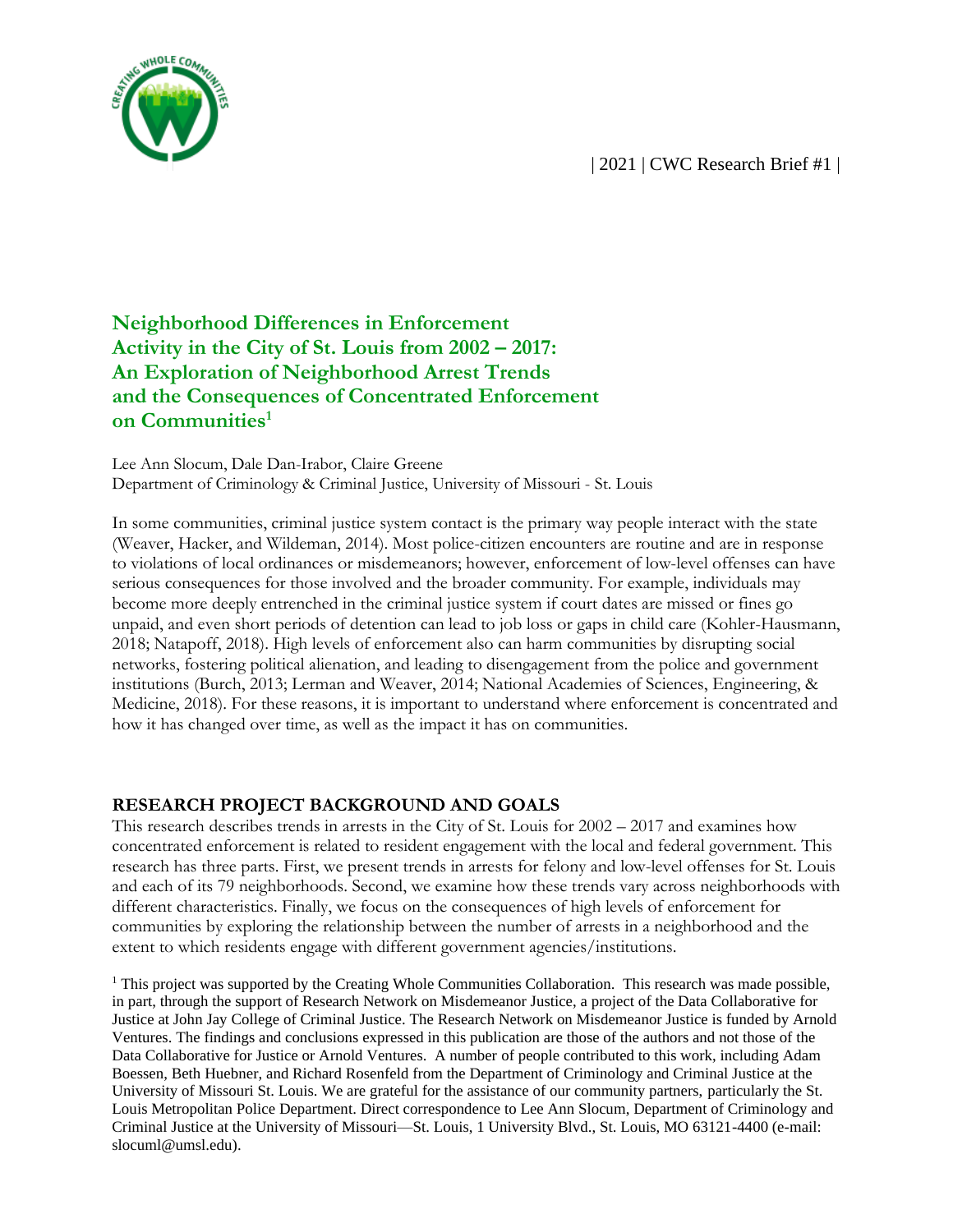

## **POLICING IN THE CITY OF ST. LOUIS**

From 2002 – 2017, a number of important changes took place related to policing in St. Louis. First, like most U.S. cities, St. Louis experienced a decline in serious non-violent crime, which decreased by half from 2002 to 2017 (see Figure 1). In comparison, the serious violent crime rate remained steady, dropping by 2%. Second, the St. Louis Metropolitan Police Department (SLMPD) underwent a number of structural and organizational changes. For example, the number of officers declined from 1,103 in 2002 to 910 in 2017, a 17% decrease. Finally, the social context of policing shifted. The killing of Michael Brown by a Ferguson, Missouri police officer in August 2014 catalyzed protests throughout the nation and created immense pressure for police agencies to change the way they enforce the law. There were assertions that this increased scrutiny leads police officers to "pull back" their enforcement efforts, particularly in Black communities.<sup>2</sup>



**Figure 1: Non-Violent and Violent Crime Rates for the City of St. Louis, 2002–2017**

## **DATA**

Several different sources of data were used to create neighborhood-level measures that capture police enforcement, government engagement, and other community characteristics.3

<sup>&</sup>lt;sup>2</sup> See Slocum, Greene, Huebner, and Rosenfeld (2019) for an examination of the Ferguson Effect in St. Louis. <sup>3</sup> In St. Louis, neighborhoods have distinct characteristics and hold meaning for residents. Therefore, when we describe trends in enforcement, we do so for each of the city's 79 neighborhoods. However, the U.S. Census uses a different set of boundaries to approximate communities—block groups. In the analyses that utilized Census data, block groups are used to approximate neighborhoods. The City of St. Louis contains 360 block groups.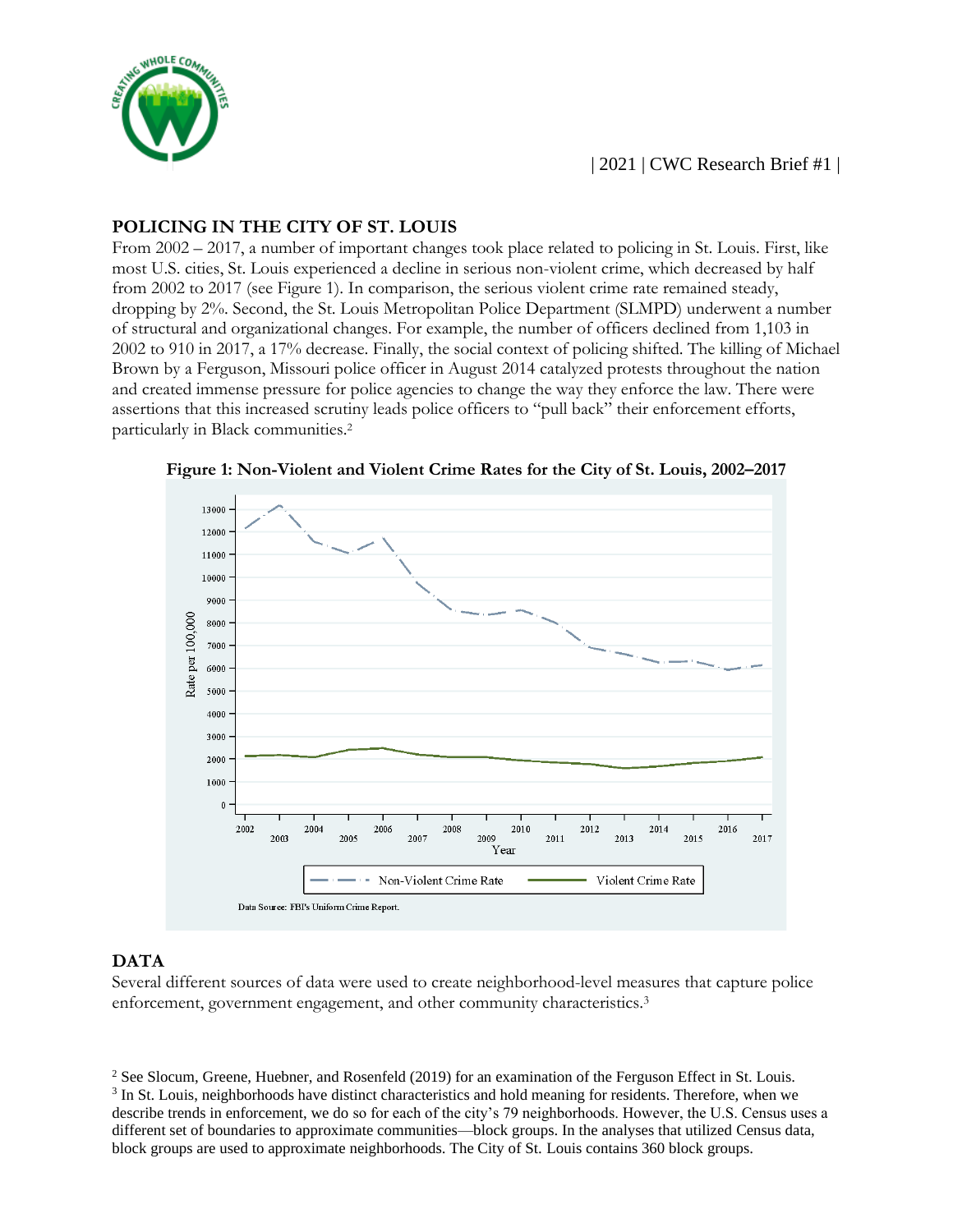

*Enforcement:* We measure the number of arrests in each neighborhood, which are divided into four types based on the most serious charge: felony, misdemeanor, municipal violation, and bench warrant.

*Engagement with Government Institutions:* We examine the consequences of enforcement for residents' engagement with three different government agencies/institutions. For each neighborhood, measures were created to capture: 1) the percentage of registered voters who participated in the 2018 general election; 2) the percentage of households who responded to the 2010 US Census; and 3) the number of calls per 1,000 neighborhood residents that were made to the city's Citizen Service Bureau (CSB) in 2017, which handles complaints about neighborhood problems, such as potholes, trash, and broken lights.<sup>4</sup>

*Neighborhood Characteristics:* Information on the characteristics of communities was obtained from U.S. Census' American Community Survey (ACS). Measures were created to capture the number of people in each neighborhood, as well as racial composition, economic disadvantage, age of residents, homeownership, residential mobility, education, housing vacancy, and household composition.

*Crime and Calls for Service to the Police:* Data provided by SLMPD were used to create several measures to account for differences across neighborhoods in crime and resident demand for police services. Counts of serious violent and property crimes were generated using Uniform Crime Report (UCR) data. The number of calls made by residents to request police services for crime- and disorder-related issues was also provided.

# **ANALYZING THE DATA**

We began by creating graphs and maps that display arrest trends for the City of St. Louis and each of its 79 neighborhoods for 2002 – 2017. Next, we examined how these arrest trends varied across neighborhoods with differing characteristics. Regression techniques that are appropriate for describing trends were used, and control variables were included to isolate the relationship between each neighborhood characteristic and arrests. Finally, we generated maps that describe how levels of government engagement varied across neighborhoods and used regression to assess whether engagement is related to the number of felony and non-felony arrests in the neighborhood. These analyses were cross-sectional, meaning that we assessed the neighborhood-level relationship between the number of arrests in one period and civic engagement in the following year.<sup>5</sup>

# **RESULTS**

## **Trends in Enforcement for the City of St. Louis, 2002 – 2017**

Figure 2 depicts changes in the rate of enforcement by offense type for St. Louis from 2002 to 2017. Arrests for both municipal violations and misdemeanor offenses decreased at a relatively steady rate during this period. Municipal arrests declined by approximately two-thirds. The reduction in misdemeanor enforcement (76%) was even more pronounced. Bench warrant arrests were the most common type of enforcement for most of the study period; however, they dropped sharply after 2013, and declined by 68% between 2002 and 2017. Felony arrests exhibited a more modest decline, dropping by 35% over the study period.6

<sup>4</sup> More information on the 2010 Census mail return rates can be found in Letourneau (2012) and can be accessed via the Census 2012 Planning Database at [https://www.census.gov/topics/research/guidance/planning](https://www.census.gov/topics/research/guidance/planning-databases.2012.html)[databases.2012.html.](https://www.census.gov/topics/research/guidance/planning-databases.2012.html)

<sup>5</sup> The arrest measures are based on three-year averages in case a neighborhood had an unusually high number of arrests in a given year.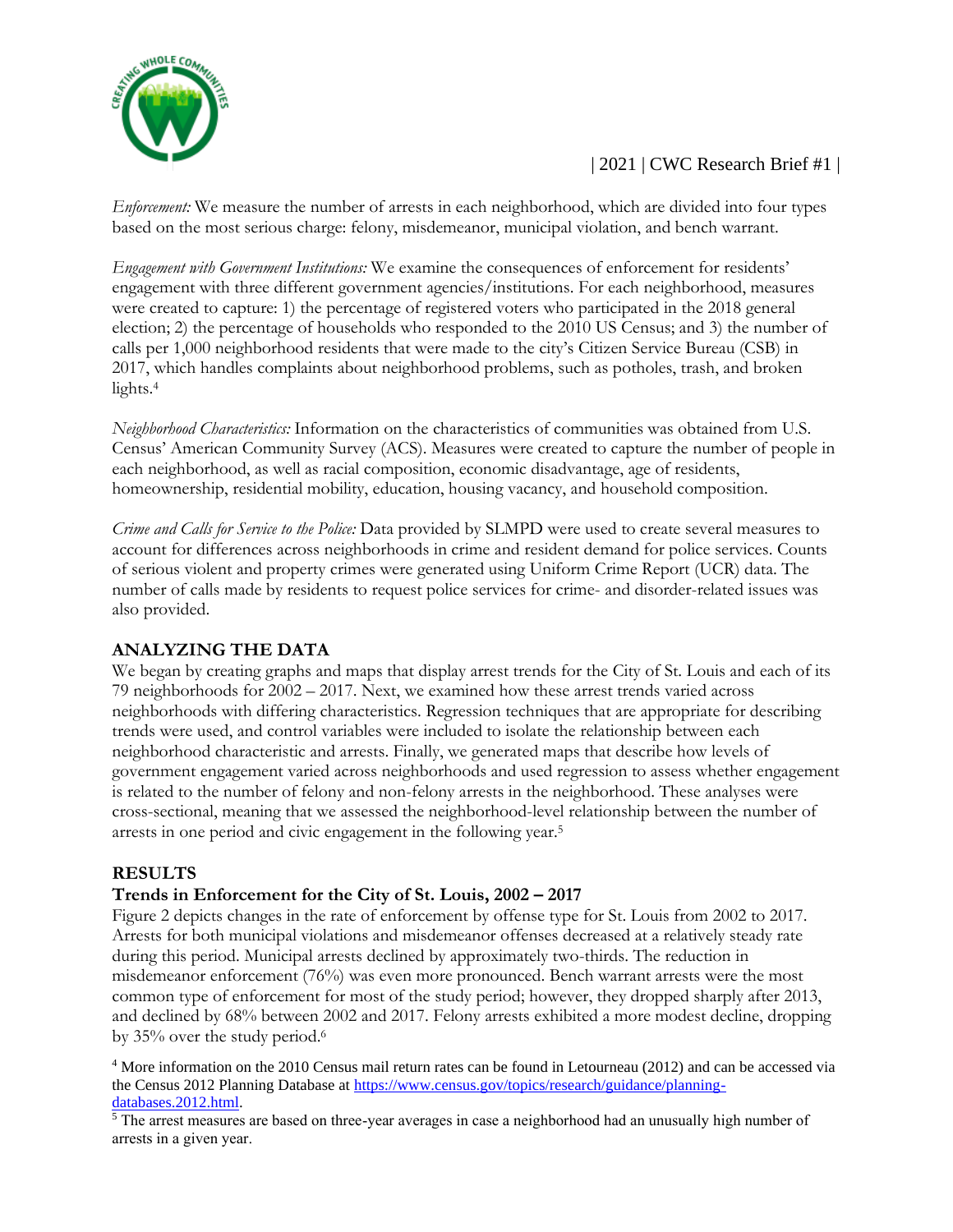





#### **Differences in Neighborhood Enforcement Trends**

Enforcement rates generally declined in neighborhoods across the city, but there was some variability in the trends. Figure 3 displays the percent change in the number of non-felony arrests (municipal, misdemeanor, and bench warrant) from 2002 to 2017 by neighborhood. This map indicates that with one exception, declines in non-felony arrests were universal; however, reductions in non-felony arrests tended to be larger in the northern part of the city. Figure 4 provides the same information for felony arrests. As compared to non-felony arrests, more neighborhoods exhibited increases in felony enforcement from 2002 to 2017, and increases tended to be more prevalent in the south, while neighborhoods in the north experienced greater declines. The Appendix presents trends in the number of enforcement actions and serious crimes separately for each neighborhood.

To better understand neighborhood variability in enforcement, we examined how trends in arrests differed by community characteristics using regression analyses. Several findings emerged. First, all else equal, neighborhoods with higher levels of socioeconomic disadvantage had more arrests for all offense types. Second, arrest levels and trends varied among neighborhoods depending on racial composition.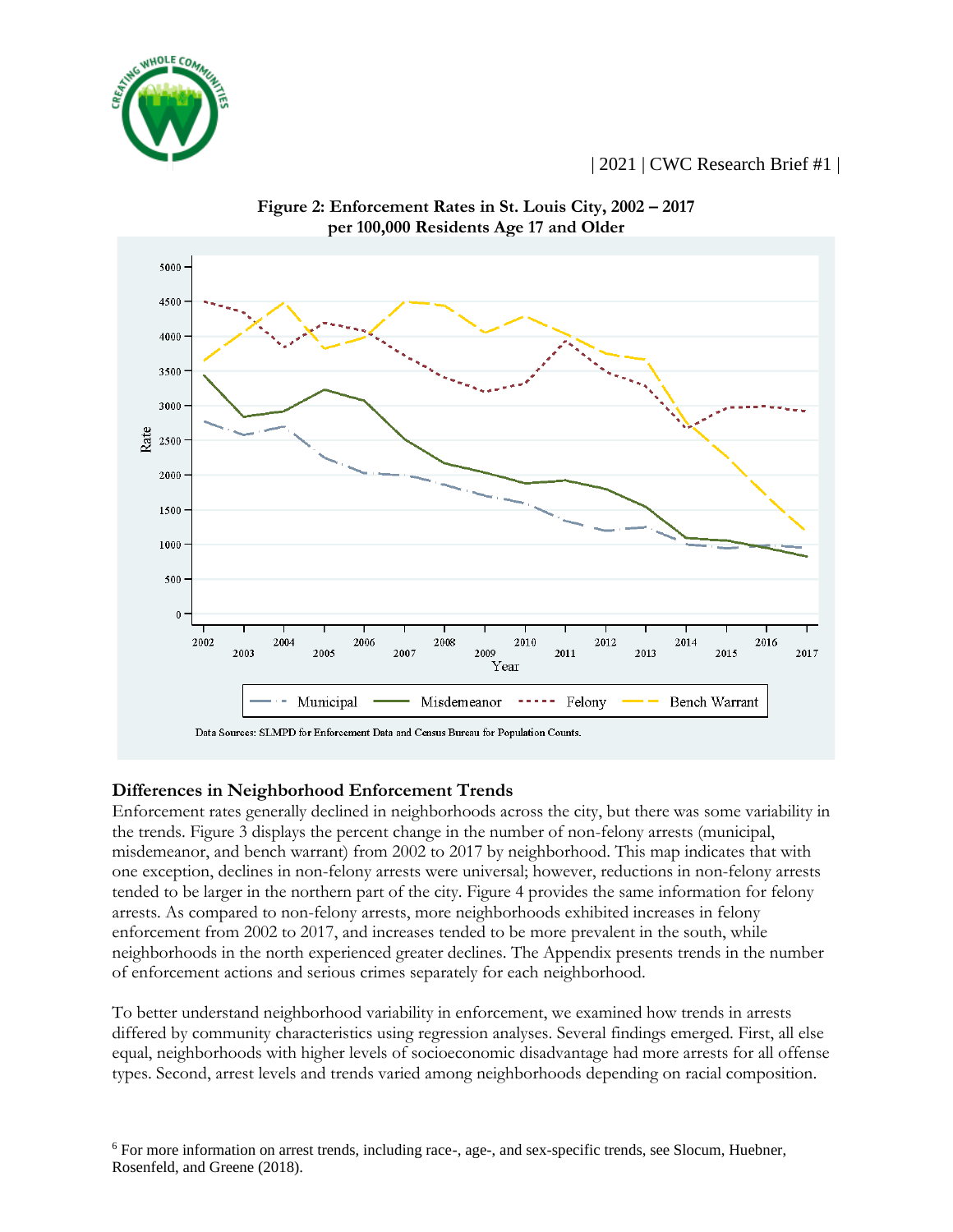



### **Figure 3: Percentage Change in the Number of Non-Felony Arrests from 2002 to 2017 for Neighborhoods in St. Louis**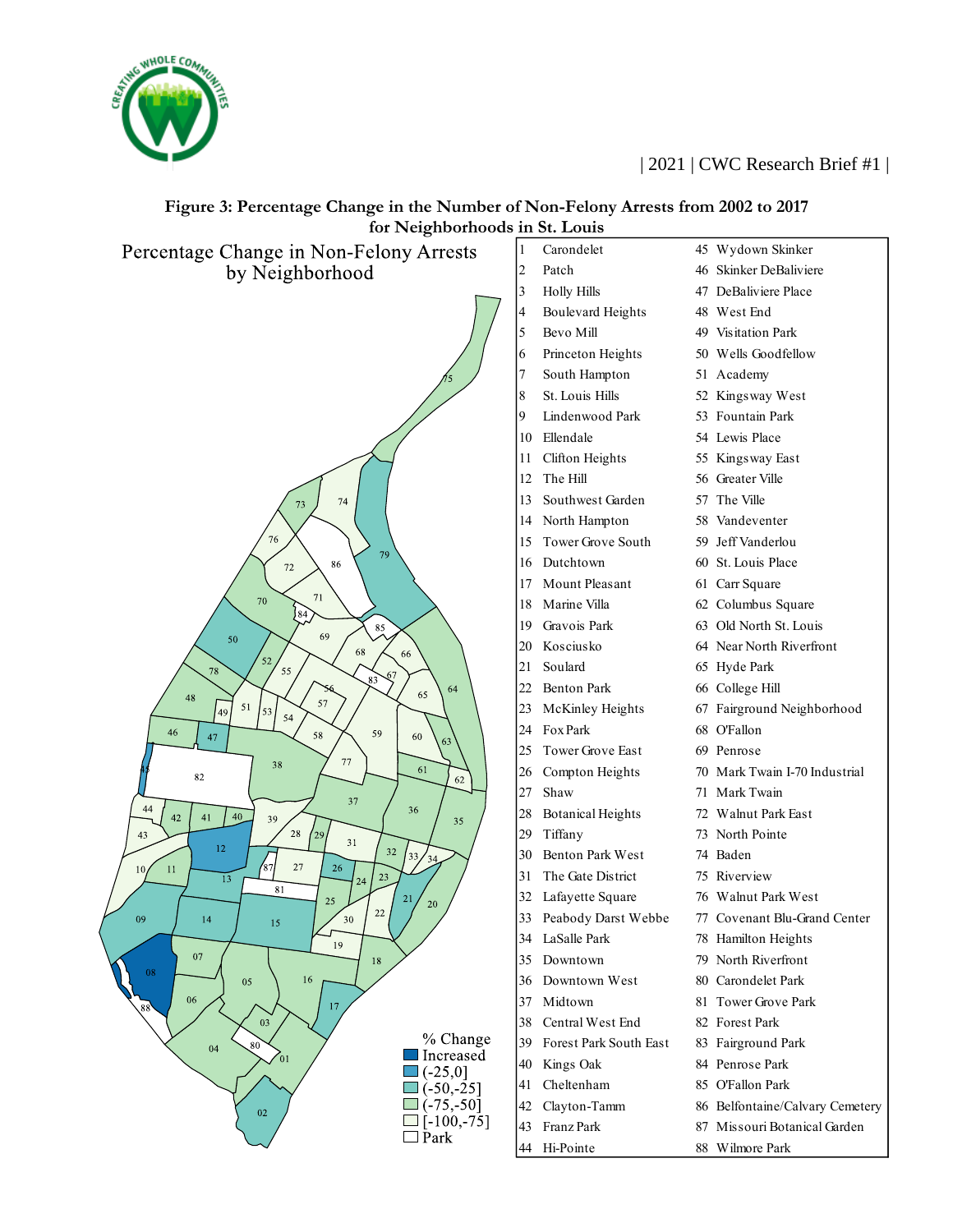



# **Figure 4: Percentage Change in the Number of Felony Arrests from 2002 to 2017 for Neighborhoods in St. Louis**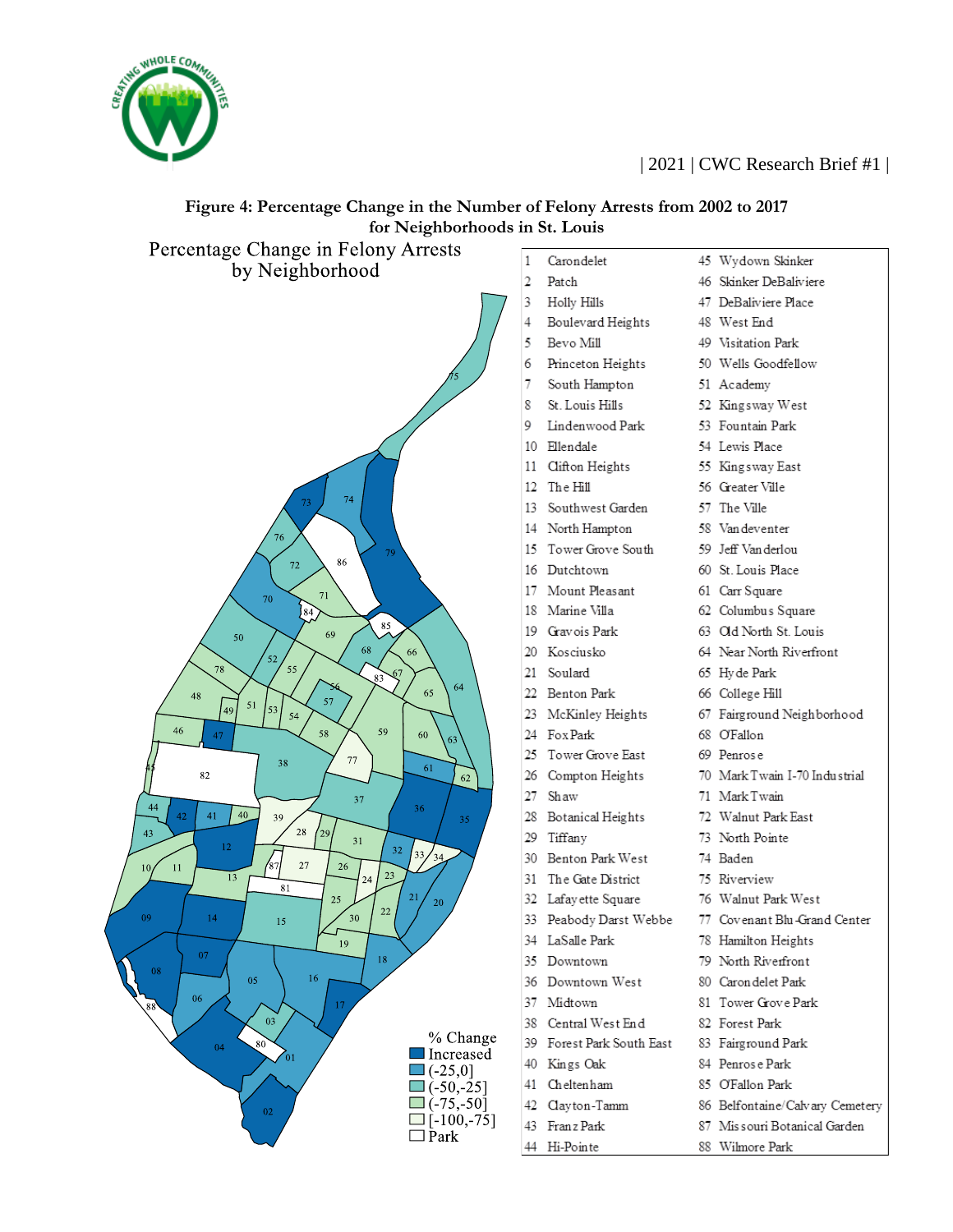

To better describe these differences, we used the results from the regression analyses to graph the number of arrests in neighborhoods in which 0%, 50%, and 100% of residents are Black, after controlling for other neighborhood characteristics, including calls for police services (see Figures  $5 - 8$ ). As depicted in Figure 5, municipal arrests declined over time at a relatively constant rate. Although neighborhoods with a higher percentage of Black residents had more municipal arrests overall (not shown), after controlling for differing levels of demand for police services and other community characteristics, neighborhoods with more Black residents had fewer arrests for violating municipal laws. These findings suggest there may be less vigorous police responses to resident calls related to minor crimes and disorder in predominantly Black areas (Klinger, 1997). Misdemeanor and bench warrant arrests also declined throughout the study period, although at varying rates (Figures 6 & 7). Both types of arrests were more prevalent in neighborhoods with more Black residents in 2007, but enforcement dropped at higher rates in minority communities, and arrest trends for neighborhoods of differing racial compositions converged for misdemeanors in 2013 and a few years later (2016) for bench warrants. Thus, by the end of the study period, the number of arrests for these offenses was similar in Black and White neighborhoods that had comparable characteristics. Unlike other types of enforcement, felony arrests remained more prevalent in Black communities throughout the study period, although the gap narrowed somewhat by 2017 due to greater declines in felony arrests in Black communities (Figure 8).<sup>7</sup>



**Figure 5. Municipal Arrest Trends from 2007 – 2017 for St. Louis Neighborhoods with Different Percentages Black Residents**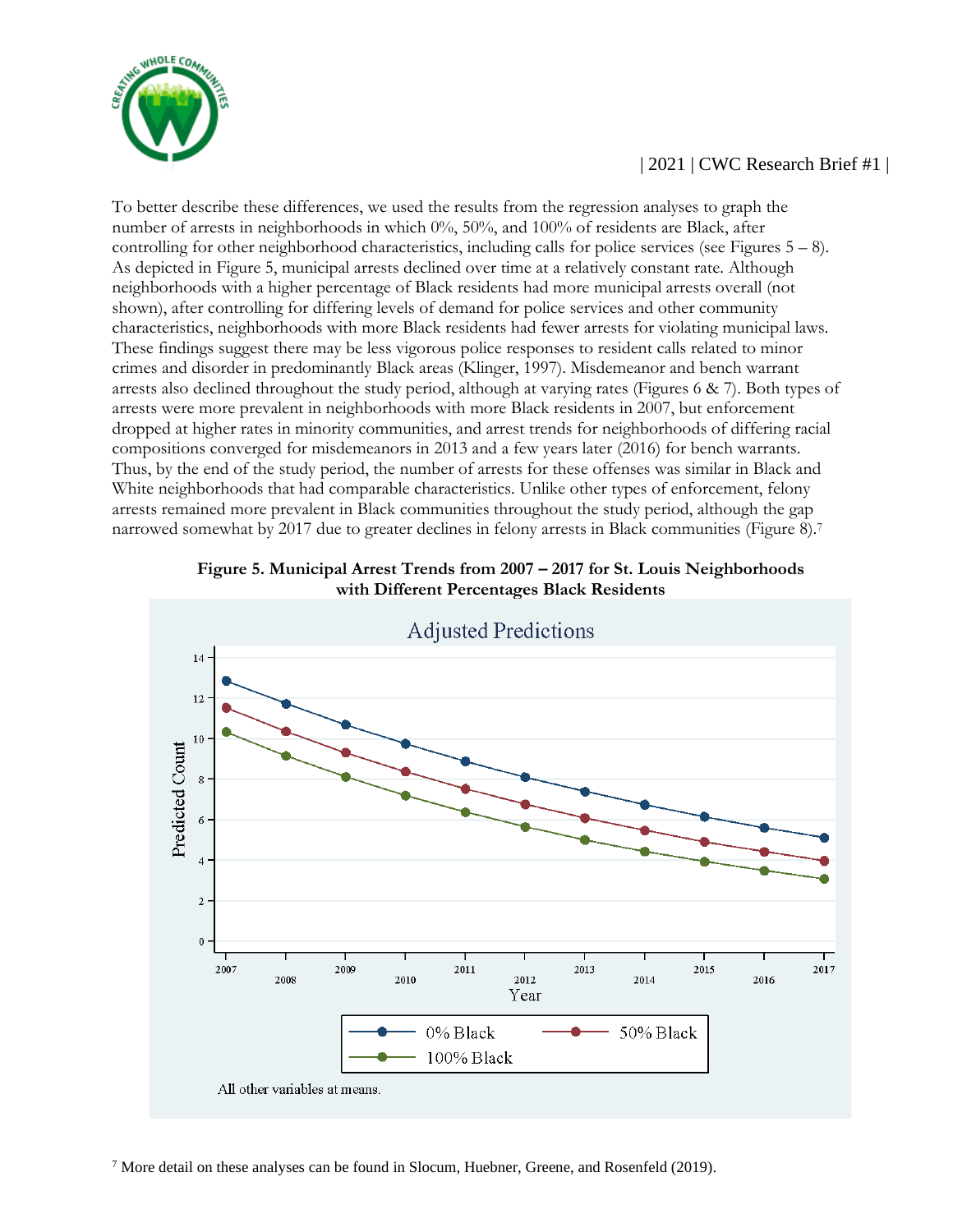



**Figure 6. Misdemeanor Arrest Trends from 2007 – 2017 for St. Louis Neighborhoods with Different Percentages of Black Residents**

All other variables at means.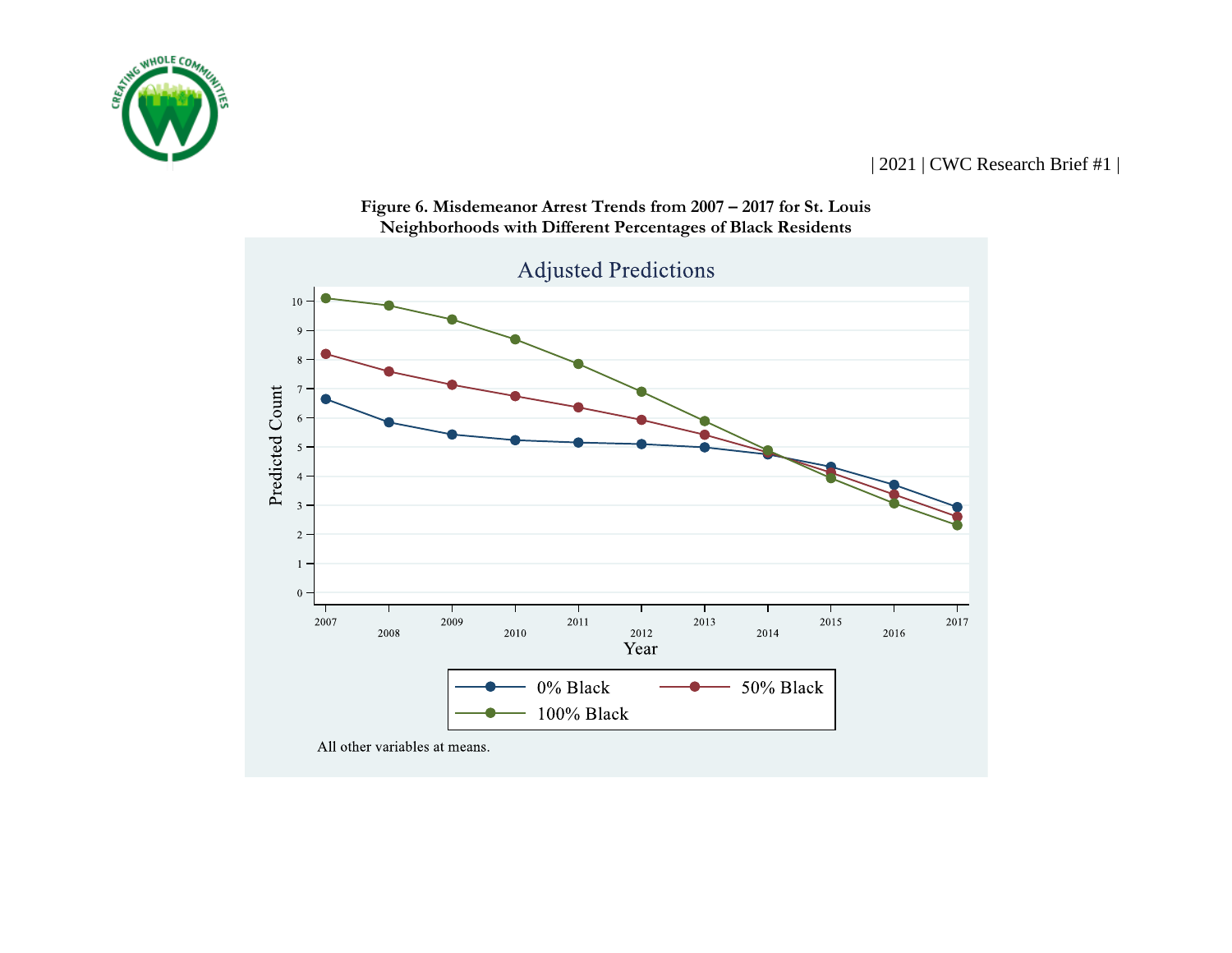



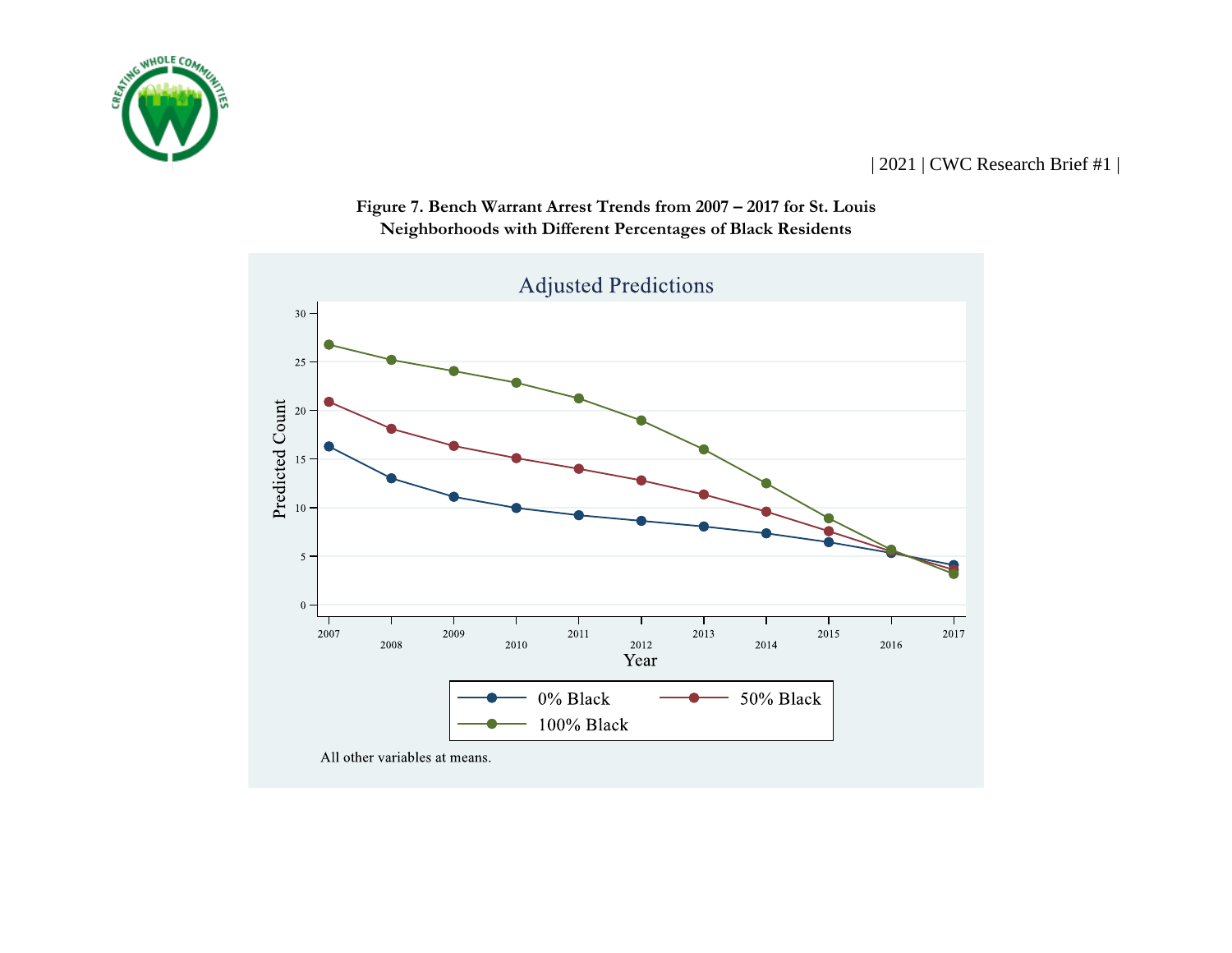





## **Consequences of Concentrated Enforcement for Civic Engagement**

Voter turnout, participation in the US Census, and rates of reports to the city's CSB varied significantly across the city, as displayed in Figure 9. When we examined the relationship between these forms of government engagement and the number of felony and non-felony arrests, we found the following.

*Voter turnout.* Results indicated that although neighborhoods with more non-felony and felony arrests had lower rates of voter participation in the 2018 election, this relationship was accounted for by community differences in serious crime. In other words, for neighborhoods with similar levels of crime, there were no differences in voter turnout at varying levels of arrests; instead, neighborhoods with more crime tended to have lower voting rates.

*Participation in 2010 Census.* In neighborhoods with more arrests for felony and non-felony arrests, fewer households participated in the 2010 U.S. Census, even after accounting for community characteristics and crime. For every 10 non-felony arrests in a neighborhood, participation in the U.S. Census decreased by 1.9 percentage points, and for every 10 felony arrests, participation dropped by 6.3 percentage points.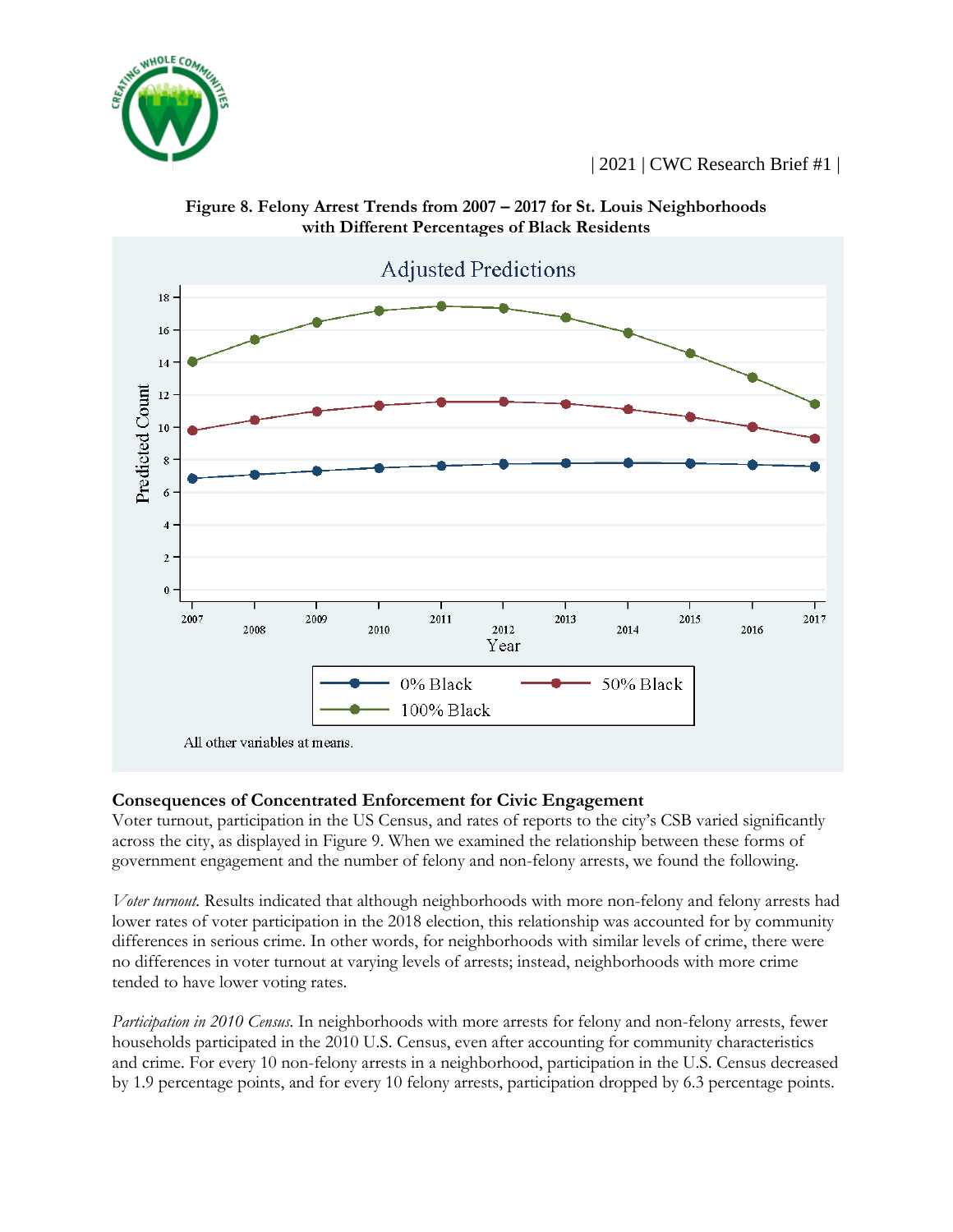



#### **Figure 9. Spatial Patterning of Government Engagement by Census Block Group**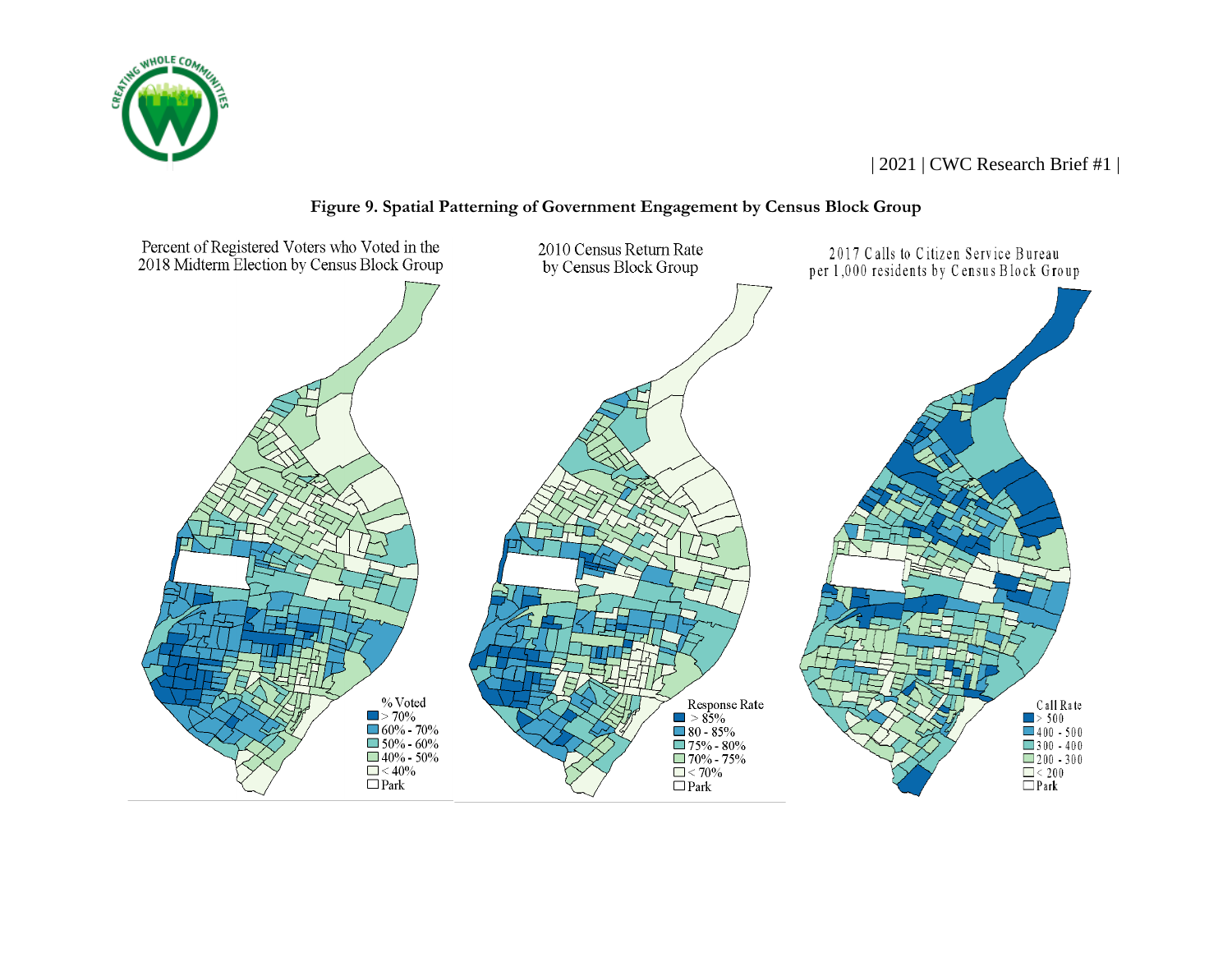

*Calls to the Citizen Service Bureau*. After differences in neighborhood crime were taken into account, we found no evidence that the number of arrests in a neighborhood was related to the rate at which residents called the CSB to report neighborhood problems.

# **IMPLICATIONS AND CONCLUSIONS**

Arrests have declined over time in the City of St. Louis, particularly for low-level offenses. While enforcement of misdemeanor and municipal violations was dropping before the killing of Michael Brown and the ensuing protests, there was a precipitous decline in bench warrant arrests following these events. Between 2002 and 2017, reductions in misdemeanor and bench warrant arrests were greater in communities with a higher percentage of Black residents, eliminating the race gap in enforcement levels for these offenses in neighborhoods with similar characteristics. Municipal arrests, however, remained more prevalent in neighborhoods with a higher percentage of White residents, after controlling for calls to the police. This finding is consistent with work that finds officers are more likely to downgrade the seriousness of crime and disorder in predominantly Black areas, leading to less vigorous enforcement of minor offenses (Lum, 2011). In comparison, felony arrests remained higher in predominantly Black neighborhoods, suggesting a continued emphasis on enforcement of more serious crimes in minority communities. Greater declines in arrests for low-level offenses and bench warrants in neighborhoods with more minority residents could be viewed as positive news for communities that historically have been subject to disproportionately high levels of enforcement (Fagan et al., 2010). In addition, reductions in discretionary arrests combined with a sustained focus on more serious felony offenses may help reduce crime if residents begin to exhibit greater trust in law enforcement and become more willing to report crime and cooperate with the police (Rengifo et al., 2019). Enforcement of all types was higher in more socioeconomically disadvantaged neighborhoods. Given the role of the criminal justice system in generating inequality and the financial costs associated with being arrested, going to court, and paying fines and fees, these findings suggest a need for policies or strategies to mitigate these differences in enforcement and/or reduce the costs and consequences for people as they navigate the justice system.

The findings also contribute to work that documents the consequences of high levels of enforcement on community life. Although enforcement was unrelated to community rates of voter participation or calls to the CSB, neighborhoods with more arrests tended to have lower response rates for the 2010 Census, particularly for felony offenses. While our analyses cannot address the mechanisms driving this association, it is possible that high levels of enforcement generate distrust in the government or reduce residents' willingness to engage with agencies that have the potential to track them, particularly if they have existing warrants. We also cannot determine if arrests have a causal effect on census participation or whether this relationship is correlational. Regardless, census non-response has serious consequences. Missouri forfeits \$1,272 in federal funds for each person who is missed in the count (Reamer, 2018). Census data also guide local decisions and facilitate resource allotment. As a result, communities with more arrests may be left with fewer resources to address the underlying issues driving crime and physical disorder. Therefore, in heavily policed, high-arrest communities it is critical that resources are devoted to removing barriers to participation in the 2010 Census and to educating residents about its importance.

We also generated neighborhood-specific trends in arrests and crimes. It is our hope that these will spur conversations between the community and law enforcement about existing gaps between current enforcement activity in the neighborhood and how residents would like policing to look. These discussions are particularly important for minority communities, as they can simultaneously feel both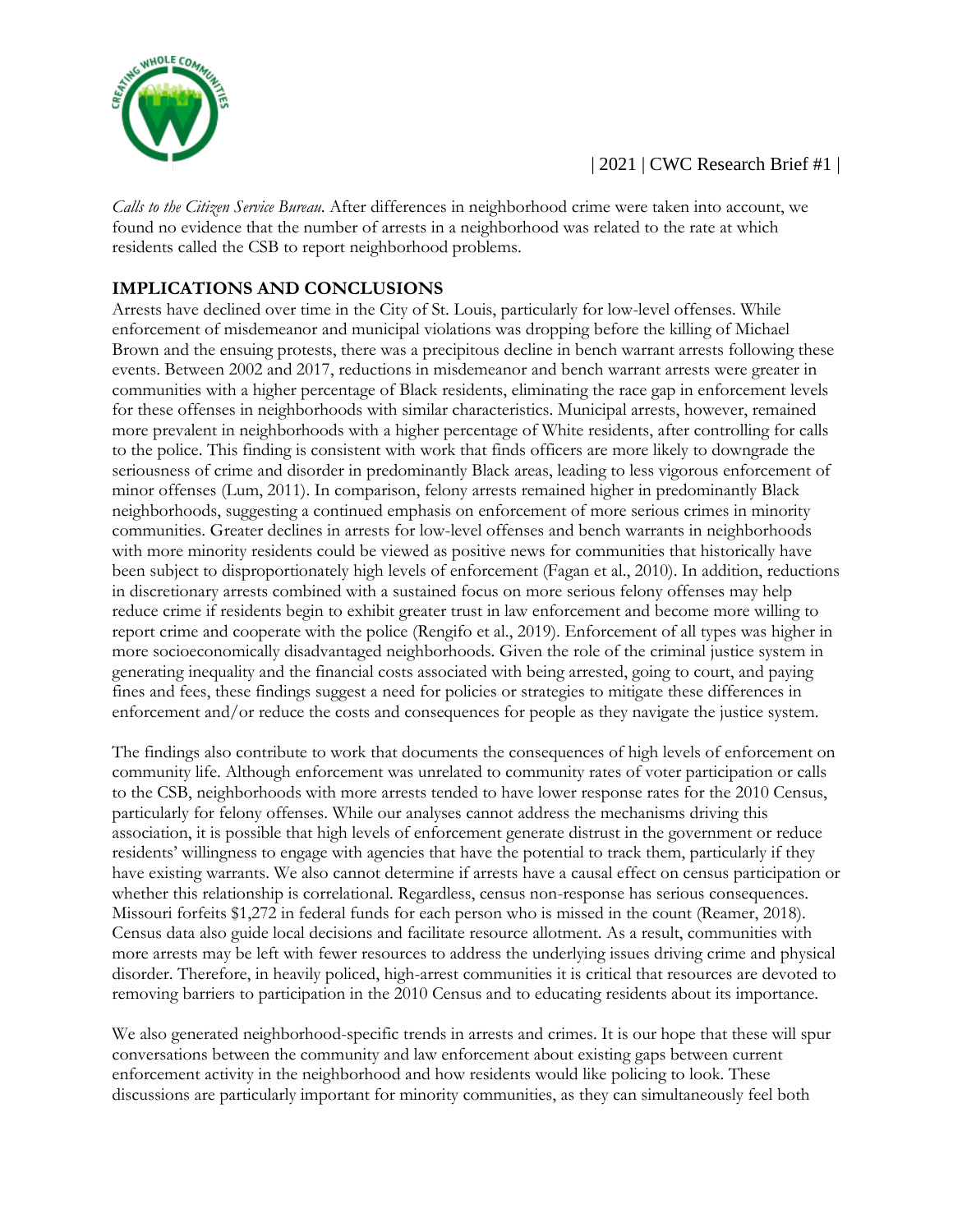

over-policed and underserved by law enforcement (Leovy, 2015). Our findings can also provide police with an opportunity to share the factors that influence enforcement levels with community members, such as crime and calls for service. Furthermore, if generated on a regular basis, neighborhood enforcement reports can be used to promote police accountability, and, when law enforcement has been responsive to community concerns, they can be used to document these positive changes. In this way, data sharing has the potential to help improve strained relationships by fostering communication and understanding between the police and communities.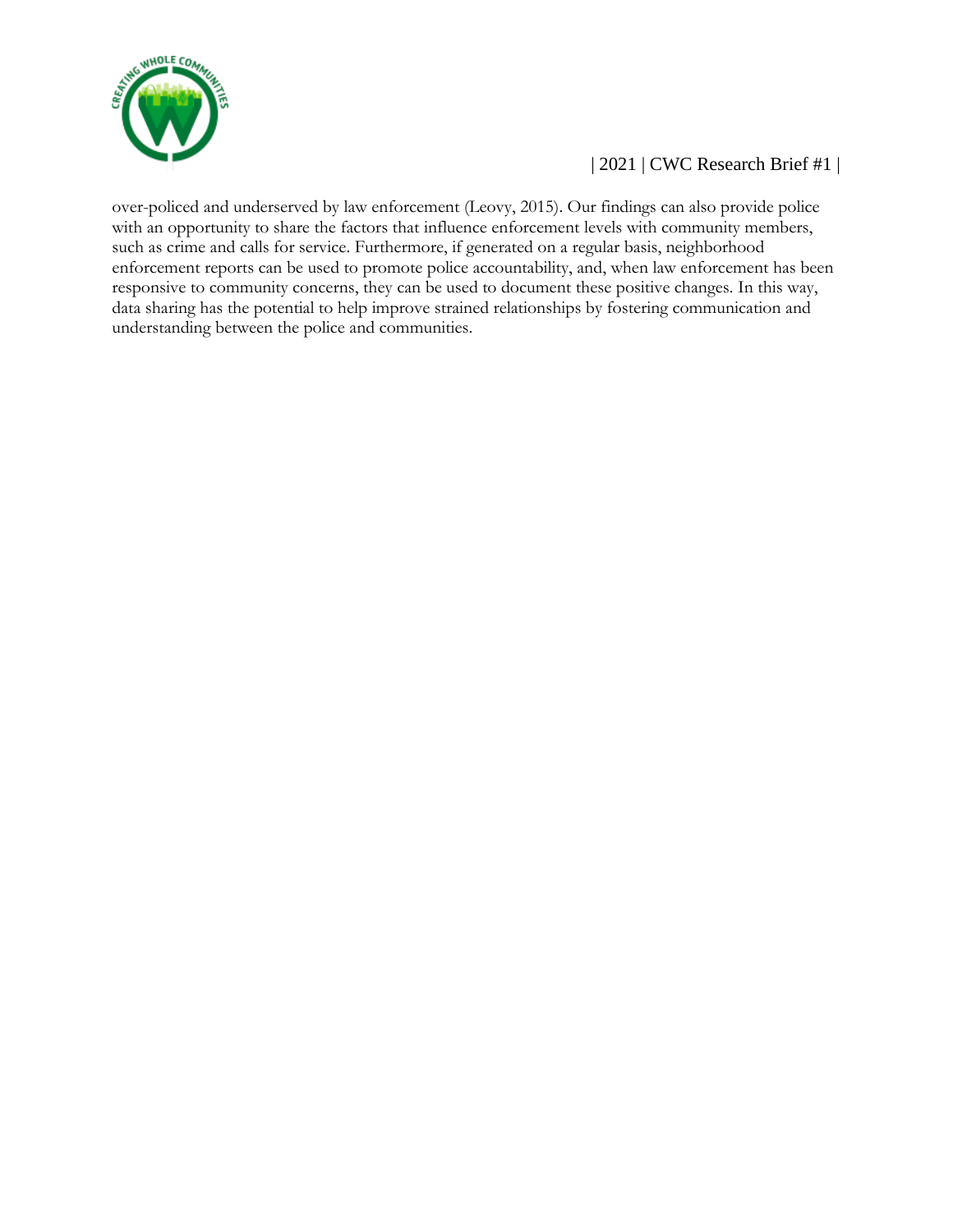

#### WORKS CITED

Burch, Traci. (2013). *Trading democracy for justice*: *Criminal conviction and the decline of neighborhood political participation*. Chicago: University of Chicago Press.

Letourneau, Earl. (2012). *Mail response/return rates assessment*. Washington, DC: United States Census Bureau Decennial Statistical Studies Division.

Klinger, David A. (1997). Negotiating order in patrol work: An ecological theory of police response to deviance. *Criminology*, 35(2), 277-306.

Kohler-Hausmann, Issa. (2018). *Misdemeanorland: Criminal courts and social control in an age of broken windows policing*. Princeton, New Jersey: Princeton Press.

Leovy, Jill. (2015). *Ghettoside: A true story of murder in America*. New York: Spiegel & Grau.

Lerman, Amy E., and Vesla Weaver. (2014). Staying out of sight? Concentrated policing and local political action. *The ANNALS of the American Academy of Political and Social Science* 651: 202-219.

Lum, Cynthia. (2011). The influence of places on police decision pathways: From call for service to arrest. *Justice Quarterly*, 28(4), 631-665.

Natapoff, Alexandra. (2018). *Punishment without crime: How our massive misdemeanor system traps the innocent and makes America more unequal*. New York: Basic Books.

National Academies of Sciences, Engineering, and Medicine [NASEM]. (2018). *Proactive policing: Effects on crime and communities*. Washington, D. C.: The National Academies Press.

Rengifo, Andres F., Lee Ann Slocum, and Vijay Chillar. (2019). From impressions to intentions: Direct and indirect effects of police contact on willingness to report crimes to law enforcement. *Journal of Research in Crime and Delinquency*, 56(3), 412-450.

Reamer, Andrew. (2018). *Counting for dollars 2020: The role of the Decennial Census in the geographic distribution of federal funds*. George Washington Institute of Public Policy: Washington, DC. Accessed from https://gwipp.gwu.edu/sites/g/files/zaxdzs2181/f/downloads/IPP-1819- 3%20CountingforDollars\_MO.pdf

Slocum, Lee Ann, Claire Greene, Beth M. Huebner, and Richard Rosenfeld. (2019). Changes in enforcement of low-level and felony offenses post-Ferguson: An analysis of arrests in St. Louis, Missouri. *Criminology, Criminal Justice, Law & Society* 20: 25-45.

Slocum, Lee A., Beth M. Huebner, Claire Greene, and Richard Rosenfeld. (2019). Enforcement trends in the city of St. Louis from 2007 to 2017: Exploring variability in arrests and criminal summonses over time and across communities. *Journal of Community Psychology*. doi.org/10.1002/jcop.22265